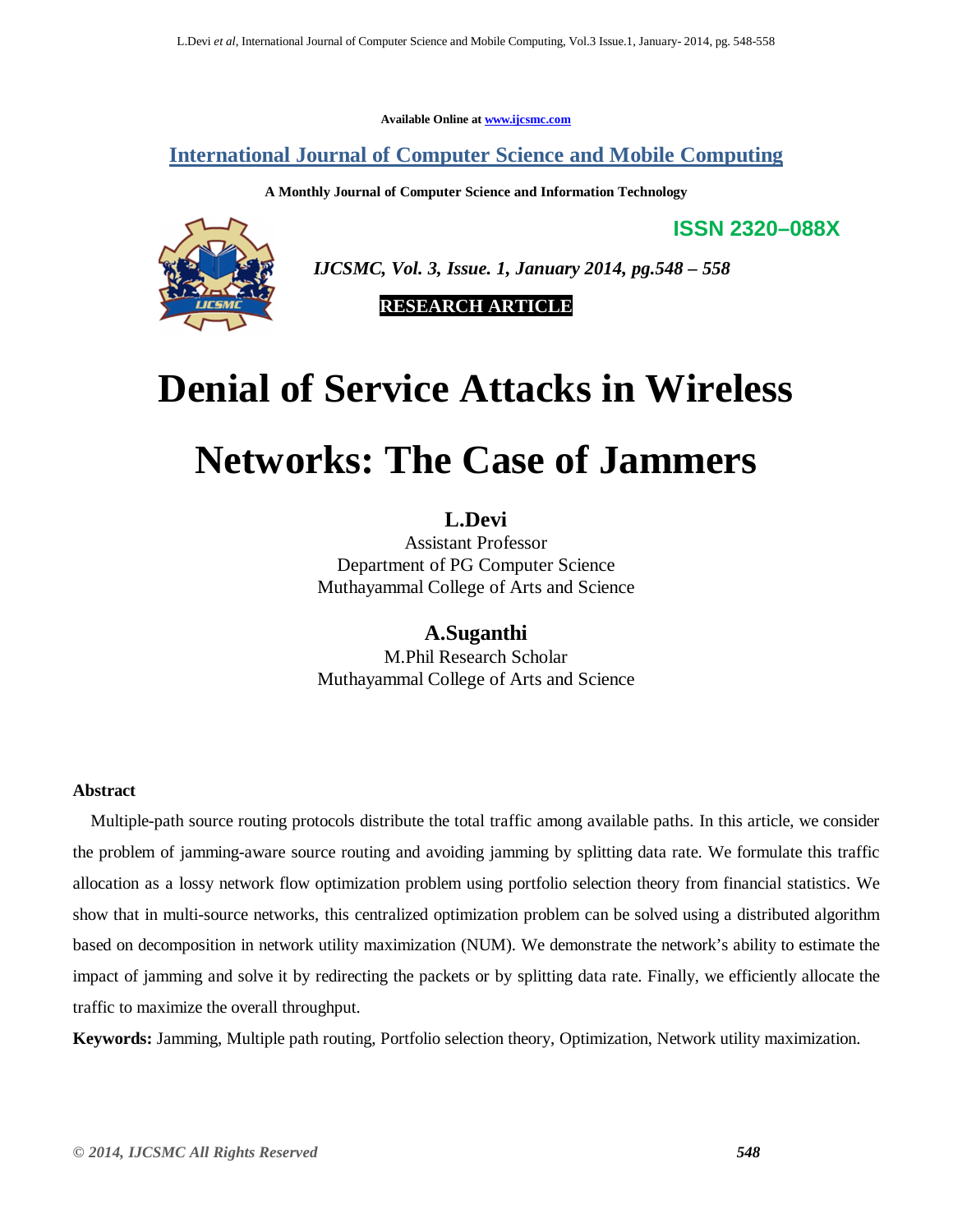#### **1.Introduction**

Jamming over point-to-point transmissions in a wireless mesh network can affect data transport through the network. The effects of jamming at the physical layer resonate through the protocol stack, providing an effective denial-of-service (DoS) attack on end-to-end data communication. The simplest methods to defend a network against jamming attacks comprise physical layer solutions such as spread-spectrum or beamforming, forcing the jammers to expend a greater resource to reach the same goal. However, recent work has demonstrated that intelligent jammers can incorporate crosslayer protocol information into jamming attacks, reducing resource expenditure by several orders of magnitude by targeting certain link layer and MAC implementation as well as link layer error detection and correction protocols.



Before developing the tool it is necessary to determine the time factor, economy n company strength. Once these things r satisfied, ten next steps is to determine which operating system and language can be used for developing the tool. Once the programmers start building the tool the programmers need lot of external support websites.

A network is any collection of independent computers that communicate with one another over a shared network medium. A computer network is a collection of two or more connected computers. When these computers are joined in a network, people can share files and peripherals such as modems, printers, tape backup drives, or CD-ROM drives.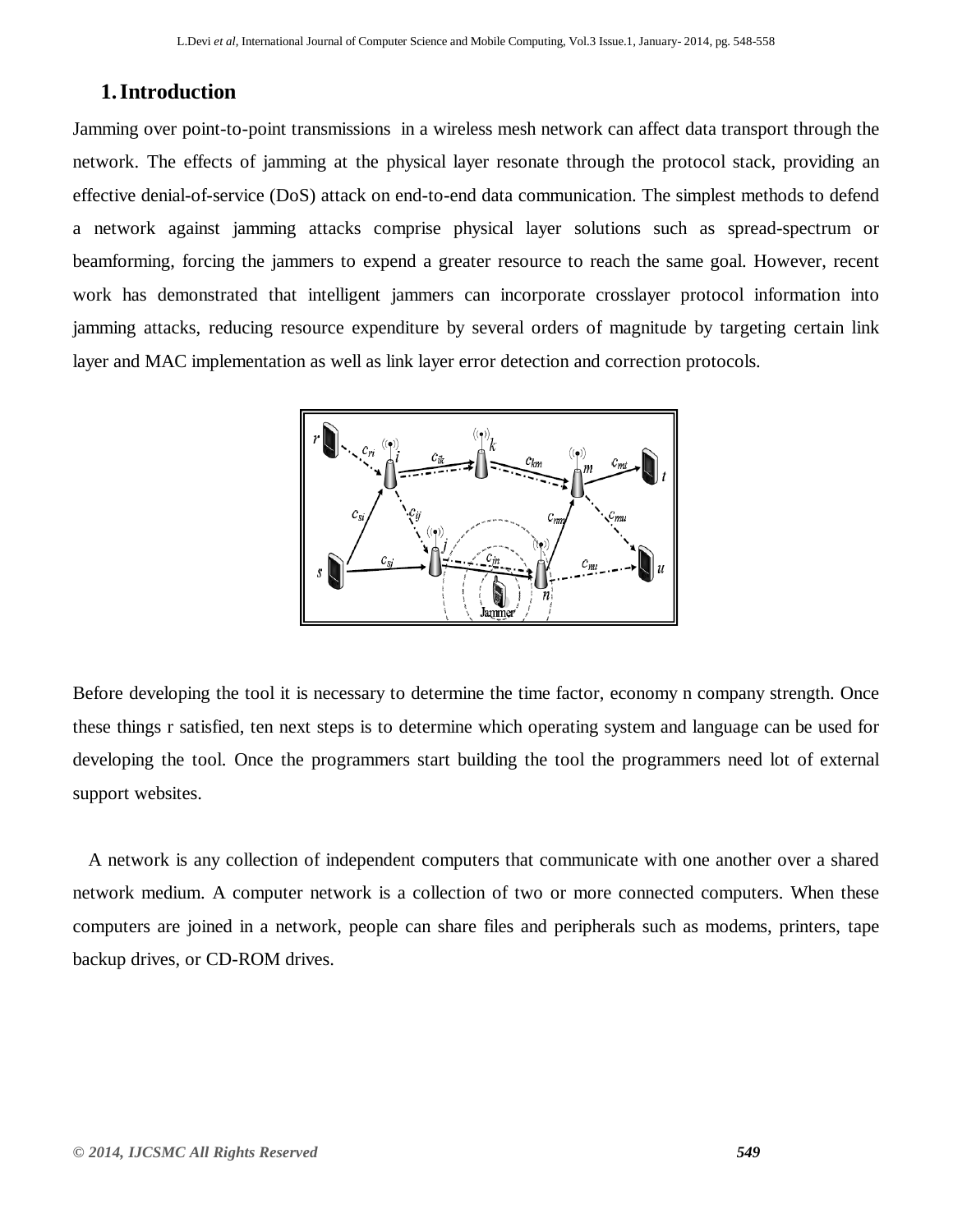

Fig: Effect of jamming in wireless network

When networks at multiple locations are connected using services available from phone companies, people can send e-mail, share links to the global Internet, or conduct video conferences in real time with other remote users. When a network becomes open sourced it can be managed properly with online collaboration software.

- Anti-jamming techniques = diversity
	- Multiple frequency bands
	- Different MAC channels
	- Multiple Routing paths

### **2. Background work**

In this section we outline the basic wireless network and jamming models that we use throughout this paper.

#### *A. Network Model*

A wide variety of wireless networks have emerged, ranging from wireless sensor networks, mobile ad hoc network, to mesh networks. The broad range of choice implies that there are many different directions that one can take to tackle the problem of localizing jammers. Devising a generic approach that works across all varieties of wireless networks is impractical. Therefore, as a starting point, we target to tailor our solutions to a category of wireless networks with the following characteristics. We assume that once deployed, the location of each wireless device remains unchanged.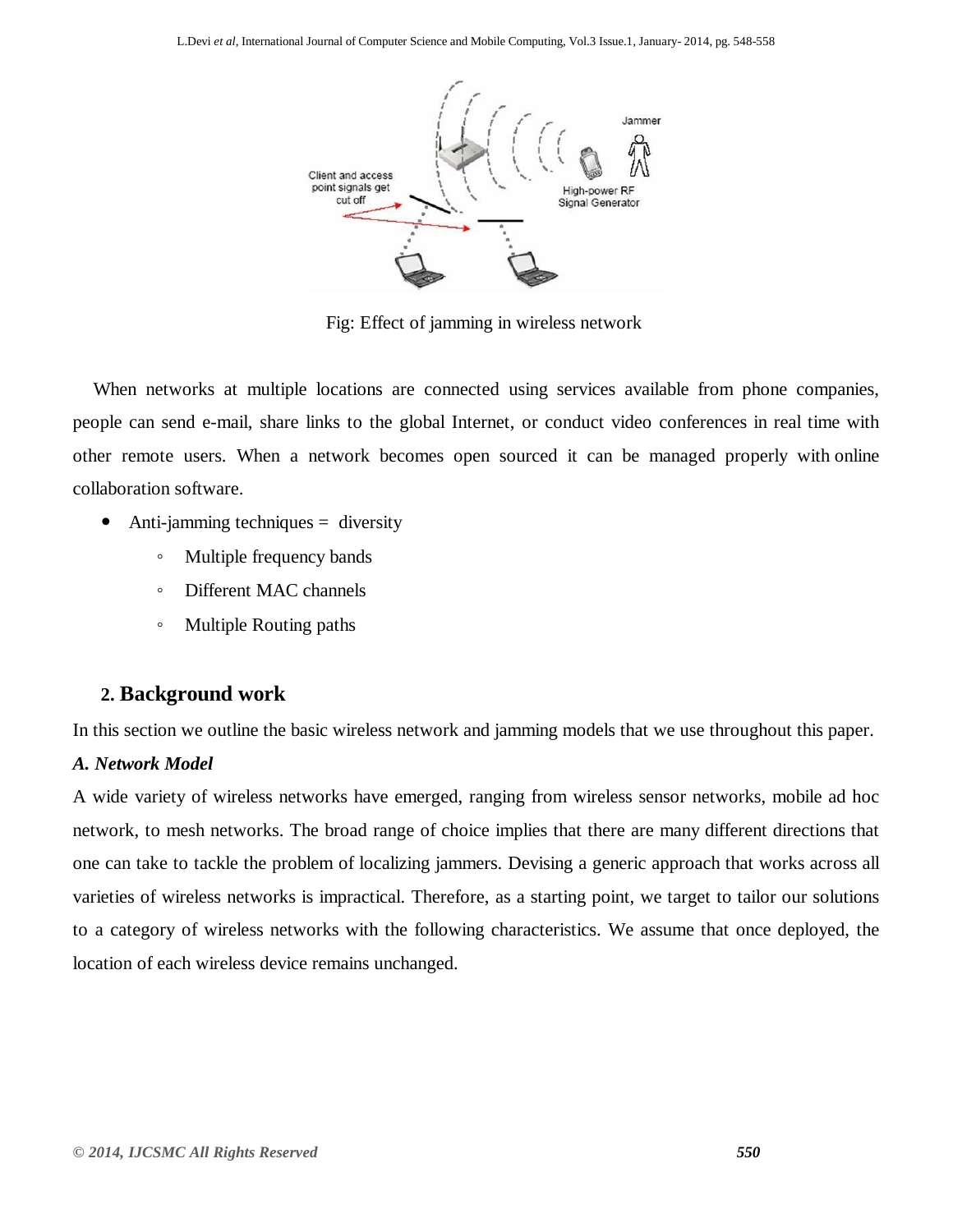# **3.Methodologies**

#### *Neighbor-Aware*

Each node in the network has a number of neighbors, and it maintains a neighbor table which records their information of its neighbors, such as their locations or activeness. Such neighbor tables are maintained by most routing protocols, and it can be easily achieved by periodically broadcasting hello messages.

#### *Location-Aware*

Each node knows its location coordinates and its neighbors' locations. This is reasonable assumption as many applications require localization services.

#### *Able to Detect Jamming*

In this work, we focus on locating a jammer after it is detected. Several jamming detection approaches have been proposed, ranging from measuring simple properties to more complicated consistency checks.

#### **Every network includes:**

At least two computers Server or Client workstation.

Networking Interface Card's (NIC)

A connection medium, usually a wire or cable, although wireless communication between networked computers and peripherals is also possible.

Network Operating system software, such as Microsoft Windows NT or 2000, Novell NetWare, Unix and Linux.



System architecture of multiple-path routing algorithms in the presence of jammers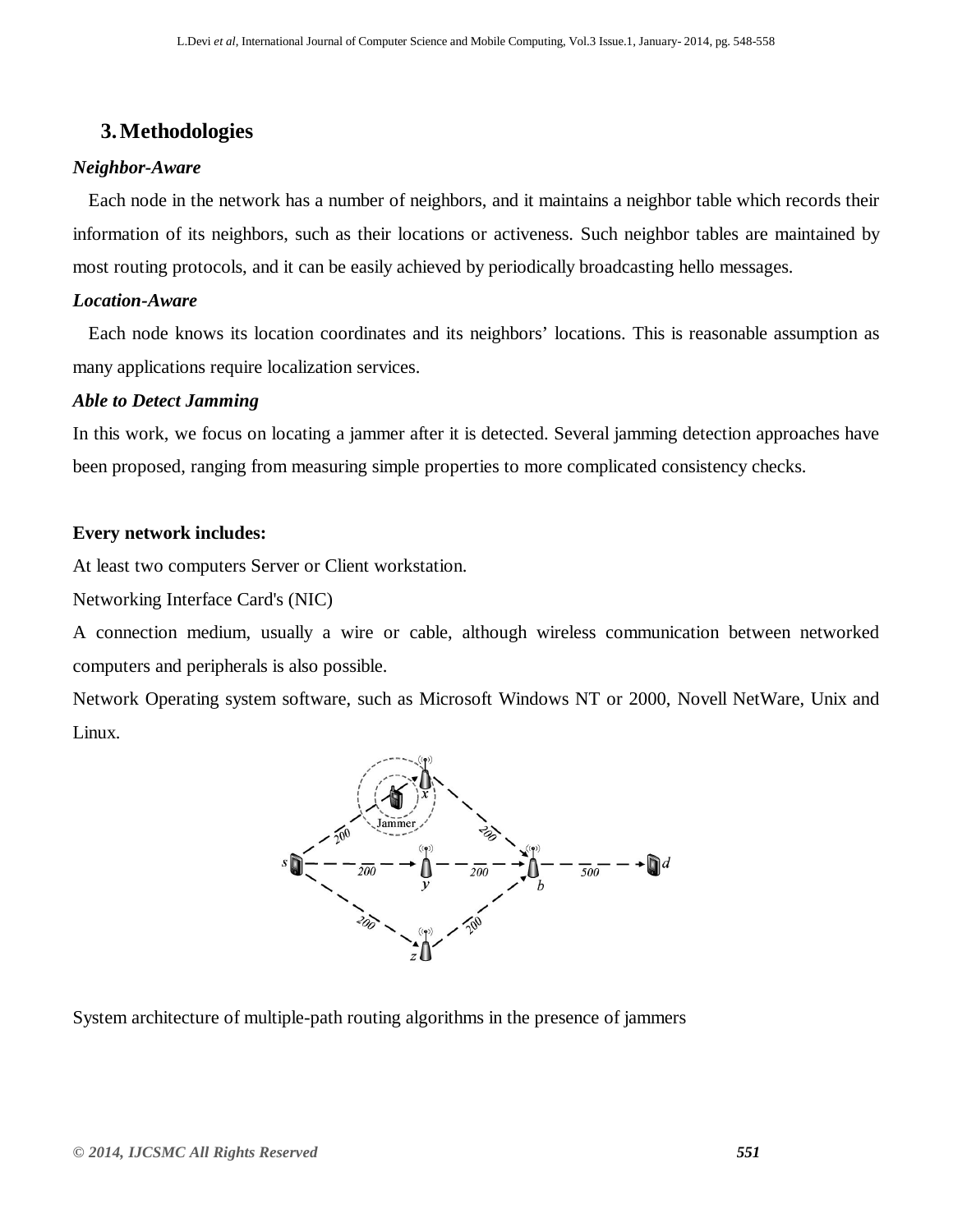#### *1. Allocation of traffic across multiple routing paths*

We formulate the problem of allocating traffic across multiple routing paths in the presence of jamming as a lossy network flow optimization problem. We map the optimization problem to that of asset allocation using portfolio selection theory which allows individual network nodes to locally characterize the jamming impact and aggregate this information for the source nodes.

#### *2. Characterizing the Impact of Jamming*

In these Module the network nodes to estimate and characterize the impact of jamming and for a source node to incorporate these estimates into its traffic allocation. In order for a source node s to incorporate the jamming impact in the traffic allocation problem, the effect of jamming on transmissions over each link must be estimated. However, to capture the jammer mobility and the dynamic effects of the jamming attack, the local estimates need to be continually updated.

#### *3. Effect of Jammer Mobility on Network*

The capacity indicating the link maximum number of packets per second (pkt/s) eg:200 pkts/s which can be transported over the wireless link. Whenever the source is generating data at a rate of 300 pkts/s to be transmitted at the time jamming to be occurring. Then the throughput rate to be less. If the source node becomes aware of this effect the allocation of traffic can be changed to 150 pkts/s on each of paths thus recovers the jamming path.

#### **4***. Estimating End-to-End Packet Success Rates*

The packet success rate estimates for the links in a routing path, the source needs to estimate the effective end-to-end packet success rate to determine the optimal traffic allocation. Assuming the total time required to transport packets from each source s to the corresponding destination is negligible compared to the update relay period.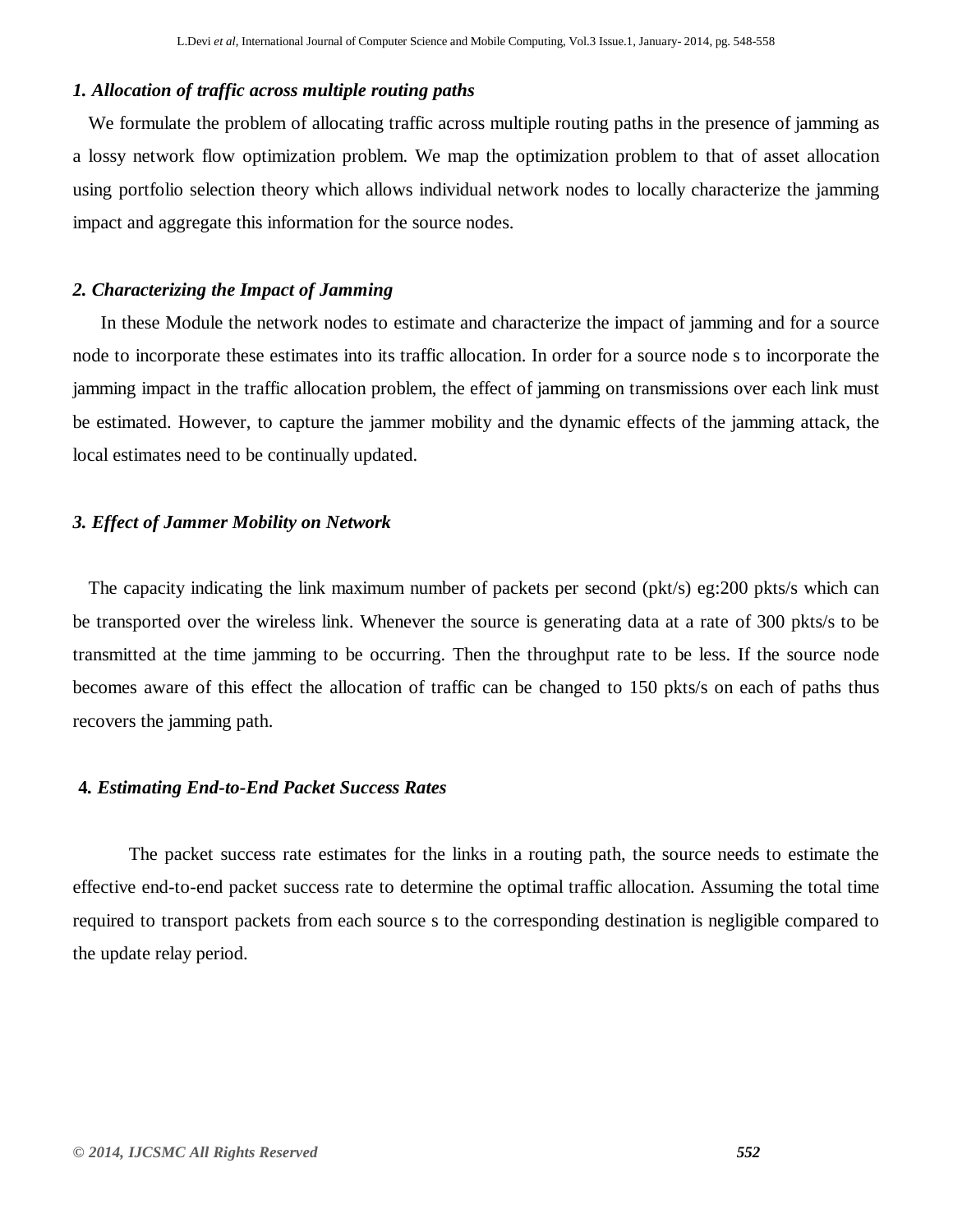#### *5. Optimal Jamming-Aware Traffic Allocation*

An optimization framework for jamming-aware traffic allocation to multiple routing paths for each source node. We develop a set of constraints imposed on traffic allocation solutions and then formulate a utility function for optimal traffic allocation by mapping the problem to that of portfolio selection in finance.

#### *Estimate local packet success rates (LPSR)*

Each node updates (LPSR), Update period T << Ts update relay period Estimated value by Packet Delivery Rate (PDR)

$$
PDR_{ij}([t-T, t]) = \frac{v_{ij}([t-T, t])}{r_{ij}([t-T, t])}.
$$

$$
\mu_{ij}(t) = \alpha \mu_{ij}(t - T) + (1 - \alpha) PDR_{ij}([t - T, t]),
$$

#### Variance by the variance of PDR

$$
V_{ij}([t - T_s, t]) = Var\{PDR_{ij}([t - kT, t - kT + T]):k = 0, ..., [T_s/T] - 1\}.
$$

| <b>Optimal Jamming-Aware Traffic Allocation</b> |                                                                                |  |
|-------------------------------------------------|--------------------------------------------------------------------------------|--|
|                                                 | $\phi^* = \arg \max \sum_{s} \gamma_s^T \phi_s - k_s \phi_s^T \Omega_s \phi_s$ |  |
|                                                 | $\{\phi_s\}$ $\overline{s \in S}$                                              |  |
|                                                 | s.t. $\sum W_s \phi_s \leq c$                                                  |  |
|                                                 | $s \in \mathcal{S}$                                                            |  |
|                                                 | $\mathbf{1}^T \boldsymbol{\phi}_s \leq R_s$ for all $s \in \mathcal{S}$ ,      |  |
|                                                 | $0 \leq \phi_s$ for all $s \in \mathcal{S}$ .                                  |  |

| <b>Portfolio Selection</b>   | <b>Traffic Allocation</b>                      |
|------------------------------|------------------------------------------------|
| Funds to be invested         | Source data rate $R_s$                         |
| Financial assets             | Routing paths $P_s$                            |
| <b>Expected Asset return</b> | Expected Packet success rate $\gamma_{s\ell}$  |
| Investment portfolio         | Traffic allocation $\phi_s$                    |
| Portfolio return             | Mean throughput $\gamma_s^T \phi_s$            |
| Portfolio risk               | Estimation variance $\phi_s^T \Omega_s \phi_s$ |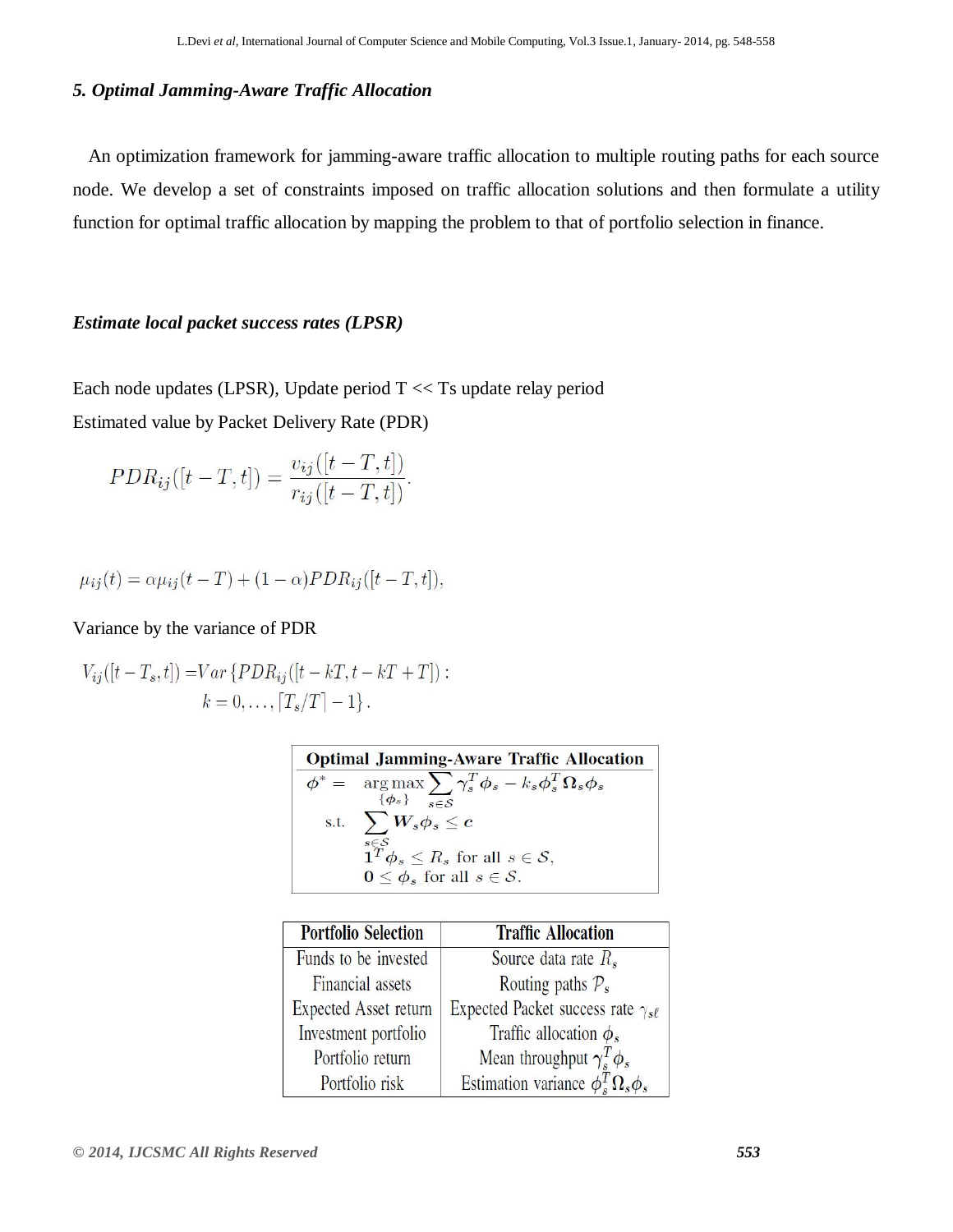*Properties of Multi-Path Routing*

- Each source node chooses multiple paths
- $\triangleright$  Each path is allocated with different traffic amount



Fig: Multi-Path Routing example

The majority of antijamming techniques make use of diversity. For example, antijamming protocols may employ multiple frequency bands, different MAC channels, or multiple routing paths. Such diversity techniques help to curb the effects of the jamming attack by requiring the jammer to act on multiple resources simultaneously.

*End-to-End Packet Success Rate*

*Mean*

$$
\gamma_{s\ell} = \prod_{(i,j)\in p_{s\ell}} \mu_{ij},
$$

*Variance/covariance*

$$
\omega_{\mathit{s\ell m}} = E[y_{\mathit{s\ell}}y_{\mathit{s\ell m}}] - E[y_{\mathit{s\ell}}]E[y_{\mathit{s\ell m}}]
$$

$$
\omega_{s\ell m}=\prod_{(i,j)\in p_{s\ell}\oplus p_{s m}}\mu_{ij}\prod_{(i,j)\in p_{s\ell}\cap p_{s m}}\left(\sigma_{ij}^2+\mu_{ij}^2\right)-\gamma_{s\ell}\gamma_{s m}.
$$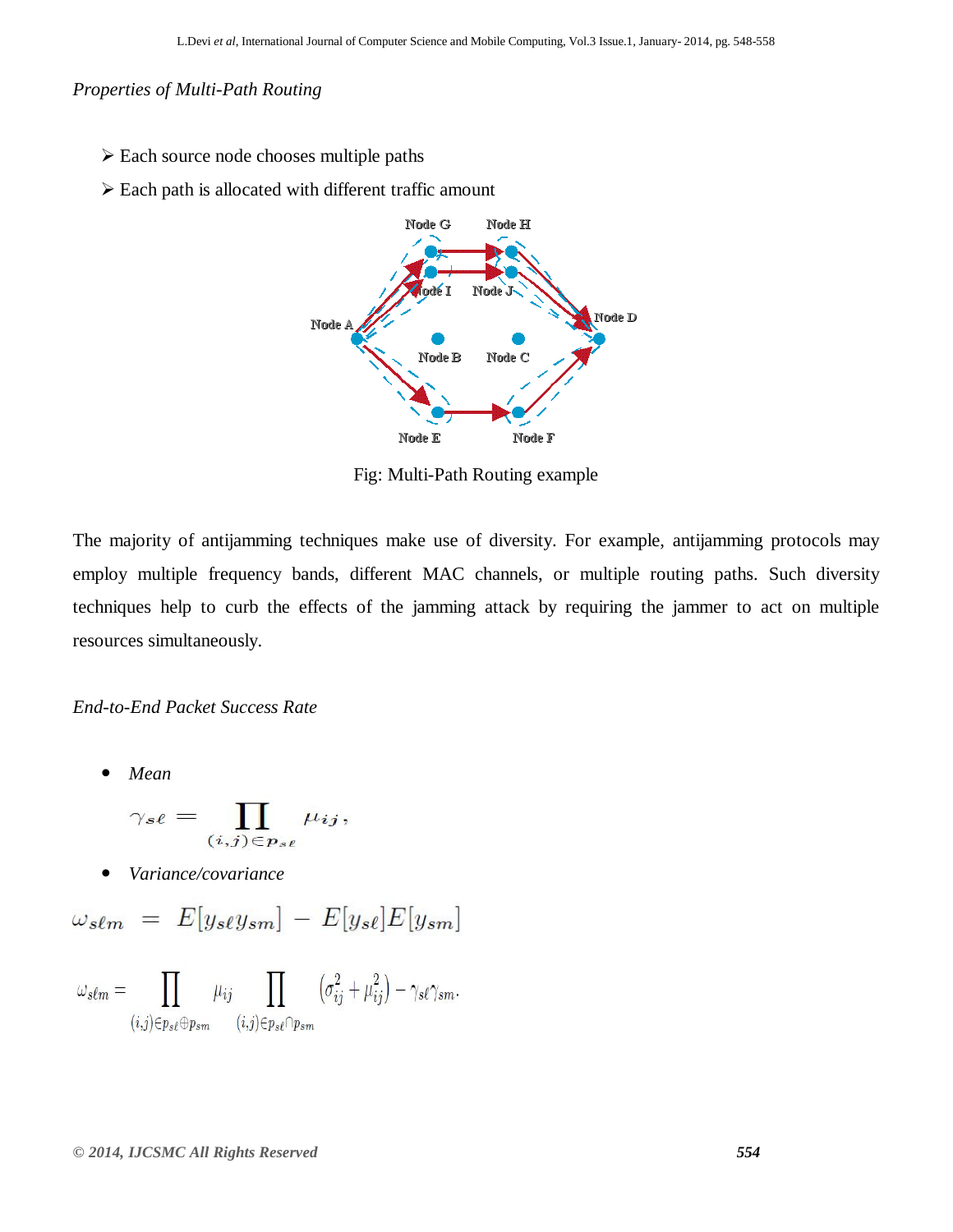# **4.Result Analysis**



The wireless network of interest can be represented by a directed graph . The vertex set represents the network nodes, and an ordered pair of nodes is in the edge set if and only if node can receive packets directly from node .We assume that all communication is unicast over the directed edges in , i.e., each packet transmitted by node is intended for a unique node with . The maximum achievable data rate, or capacity, of each unicast linkin the absence of jamming is denoted by the predetermined constant rate in units of packets per second.



In this paper, we assume that the source nodes in have no prior knowledge about the jamming attack being performed. That is, we make no assumption about the jammer's goals, method of attack, or mobility patterns. We assume that the number of jammers and their locations are unknown to the network nodes. Instead of relying on direct knowledge of the jammers, we suppose that the network nodes characterize the jamming impact in terms of the empirical packet delivery rate.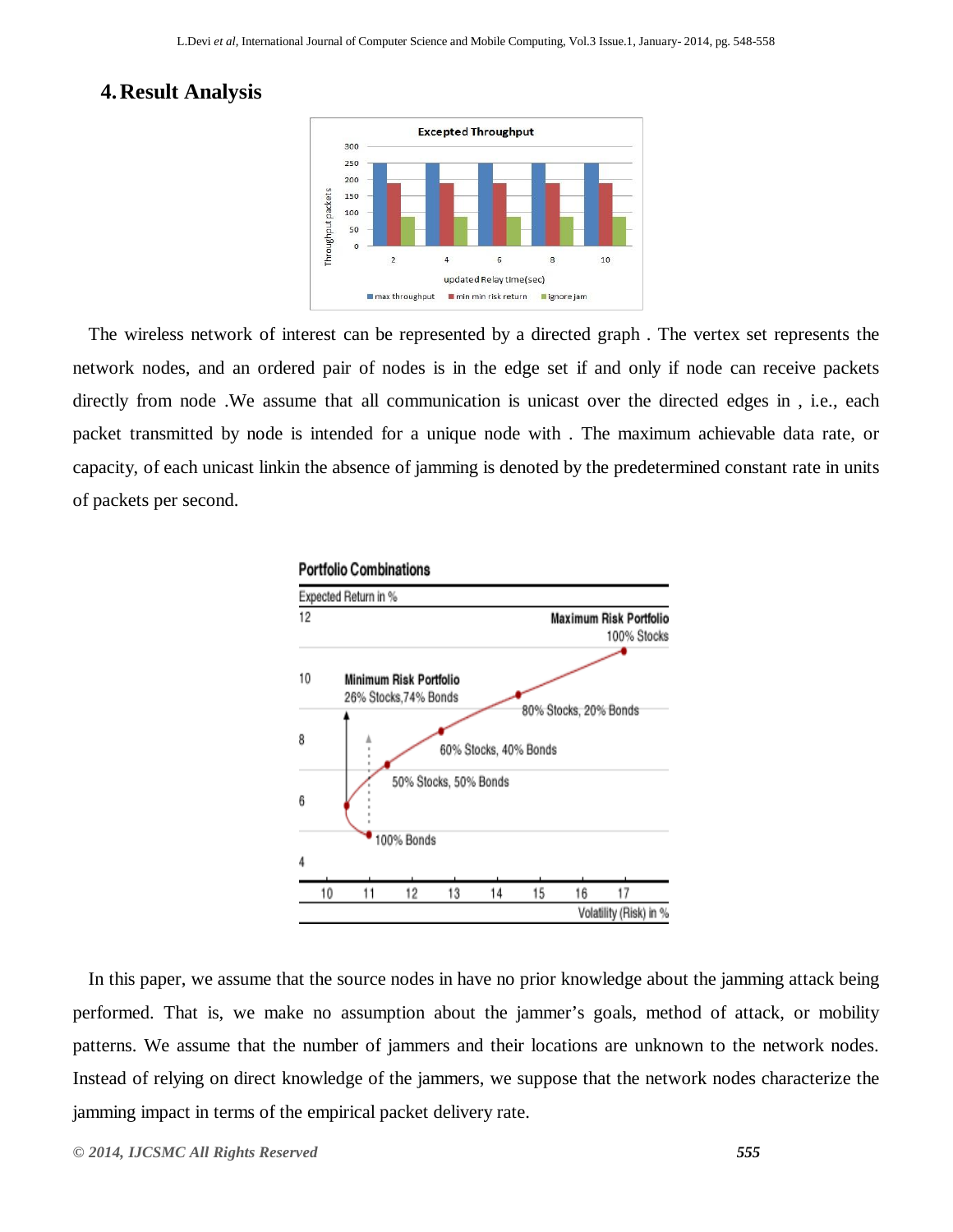

Fig: Problem Solution

Network nodes can then relay the relevant information to the source nodes in order to assist in optimal traffic allocation. Each time a new routing path is requested or an existing routing path is updated, the responding nodes along the path will relay the necessary parameters to the source node as part of the reply message for the routing path. Using the information from the routing reply, each source node is thus provided with additional information about the jamming impact on the individual nodes.

#### **5.Conclusion**

In this article, we studied the problem of traffic allocation in multiple-path routing algorithms in the presence of jammers. We have presented methods for each network node to probabilistically characterize the local impact of a dynamic jamming attack and for data sources to incorporate this information into the routing algorithm and successfully packet transfer by splitting data rate. We formulated multiple-path traffic allocation in multi-source networks as a lossy network flow optimization problem using an objective function based on portfolio selection theory from finance. We showed that this centralized optimization problem can be solved using a distributed algorithm based on decomposition in network utility maximization (NUM). We presented simulation results to illustrate the impact of jamming dynamics and mobility on network throughput and to demonstrate the efficacy of our traffic allocation algorithm. We have thus shown that multiple path source routing algorithms can optimize the throughput performance by effectively incorporating the empirical jamming impact into the allocation of traffic to the set of paths.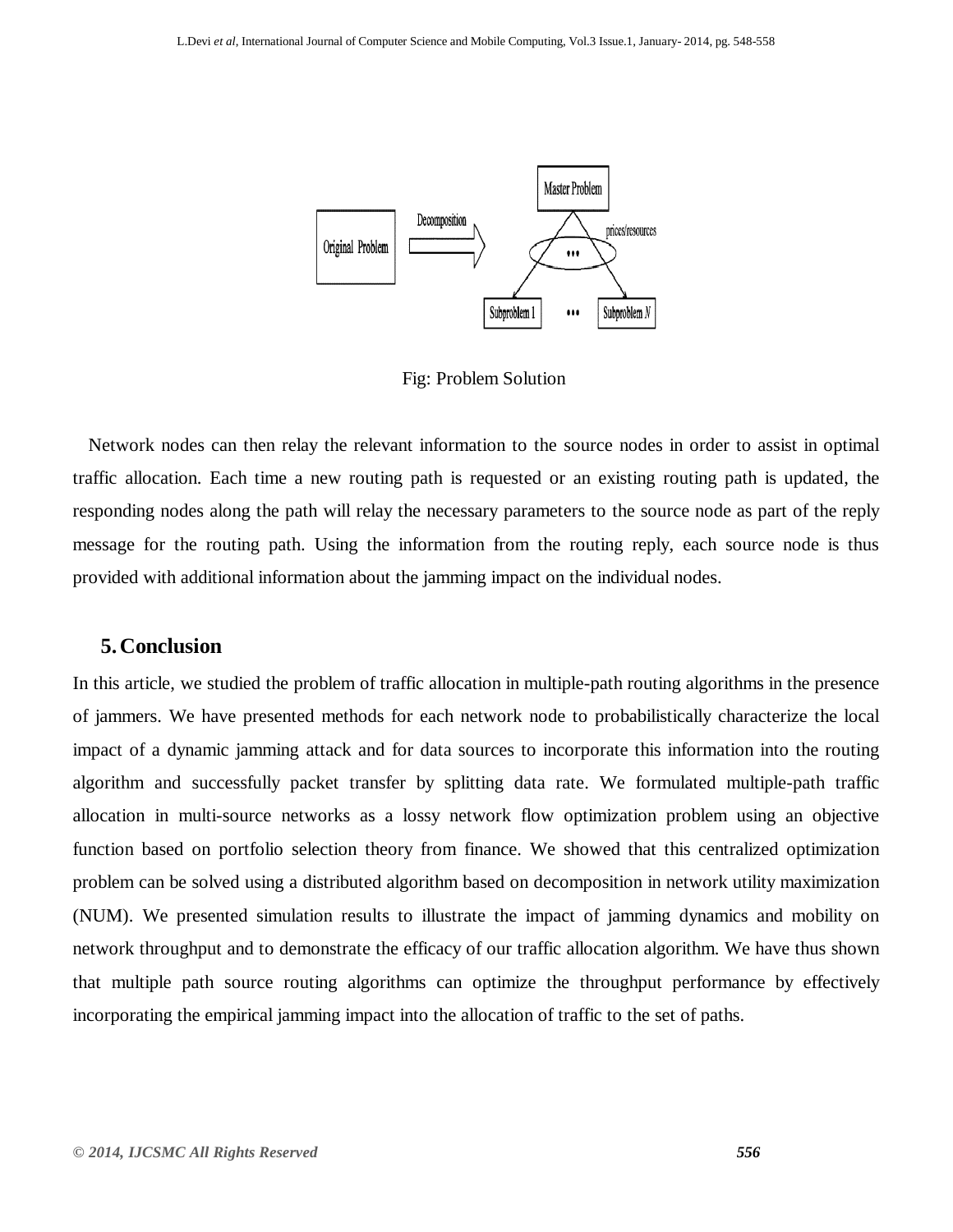#### **References**

- 1. F. Akyildiz, X. Wang, and W. Wang, "Wireless mesh networks: A survey," Computer Networks, vol. 47, no. 4, pp. 445–487, Mar. 2005.
- 2. E. M. Sozer, M. Stojanovic, and J. G. Proakis, "Underwater acoustic networks," IEEE Journal of Oceanic Engineering, vol. 25, no. 1, pp. 72–83, Jan. 2000.
- 3. R. Anderson, Security Engineering: A Guide to Building Dependable Distributed Systems. JohnWiley&Sons, Inc.,2001.
- 4. J. Bellardo and S. Savage, "802.11 denial-of-service attacks: Real vulnerabilities and practical solutions," in Proc. USENIX Security Symposium, Washington, DC, Aug. 2003, pp. 15–28.
- 5. D. J. Thuente and M. Acharya, "Intelligent jamming in wireless networks with applications to 802.11b and other networks," in Proc.  $25<sup>th</sup>$  IEEE Communications Society Military Communications Conference (MILCOM'06), Washington, DC, Oct. 2006, pp. 1–7.
- 6. A. D. Wood and J. A. Stankovic, "Denial of service in sensor networks," IEEE Computer, vol. 35, no. 10, pp. 54–62, Oct. 2002.
- 7. G. Lin and G. Noubir, "On link layer denial of service in data wireless LANs," Wireless Communications and Mobile Computing, vol. 5, no. 3, pp. 273–284, May 2005.
- 8. W. Xu, K. Ma, W. Trappe, and Y. Zhang, "Jamming sensor networks: Attack and defense strategies," IEEE Network, vol. 20, no. 3, pp. 41–47, May/Jun. 2006.
- 9. D. B. Johnson, D. A. Maltz, and J. Broch, DSR: The Dynamic Source Routing Protocol for Multihop Wireless Ad Hoc Networks. Addison- Wesley, 2001, ch. 5, pp. 139–172.
- 10. E. M. Royer and C. E. Perkins, "Ad hoc on-demand distance vector routing," in Proc. 2nd IEEE Workshop on mobile Computing Systems and Applications (WMCSA'99), New Orleans, LA, USA, Feb. 1999, pp. 90–100.
- 11. R. Leung, J. Liu, E. Poon, A.-L. C. Chan, and B. Li, "MP-DSR: A QoSaware multi-path dynamic source routing protocol for wireless ad-hoc networks," in Proc. 26th Annual IEEE Conference on Local Computer Networks (LCN'01), Tampa, FL, USA, Nov. 2001, pp. 132–141.
- 12. H. Markowitz, "Portfolio selection," The Journal of Finance, vol. 7, no. 1, pp. 77–92, Mar. 1952. S. Boyd and L. Vandenberghe, Convex Optimization. Cambridge,2004.